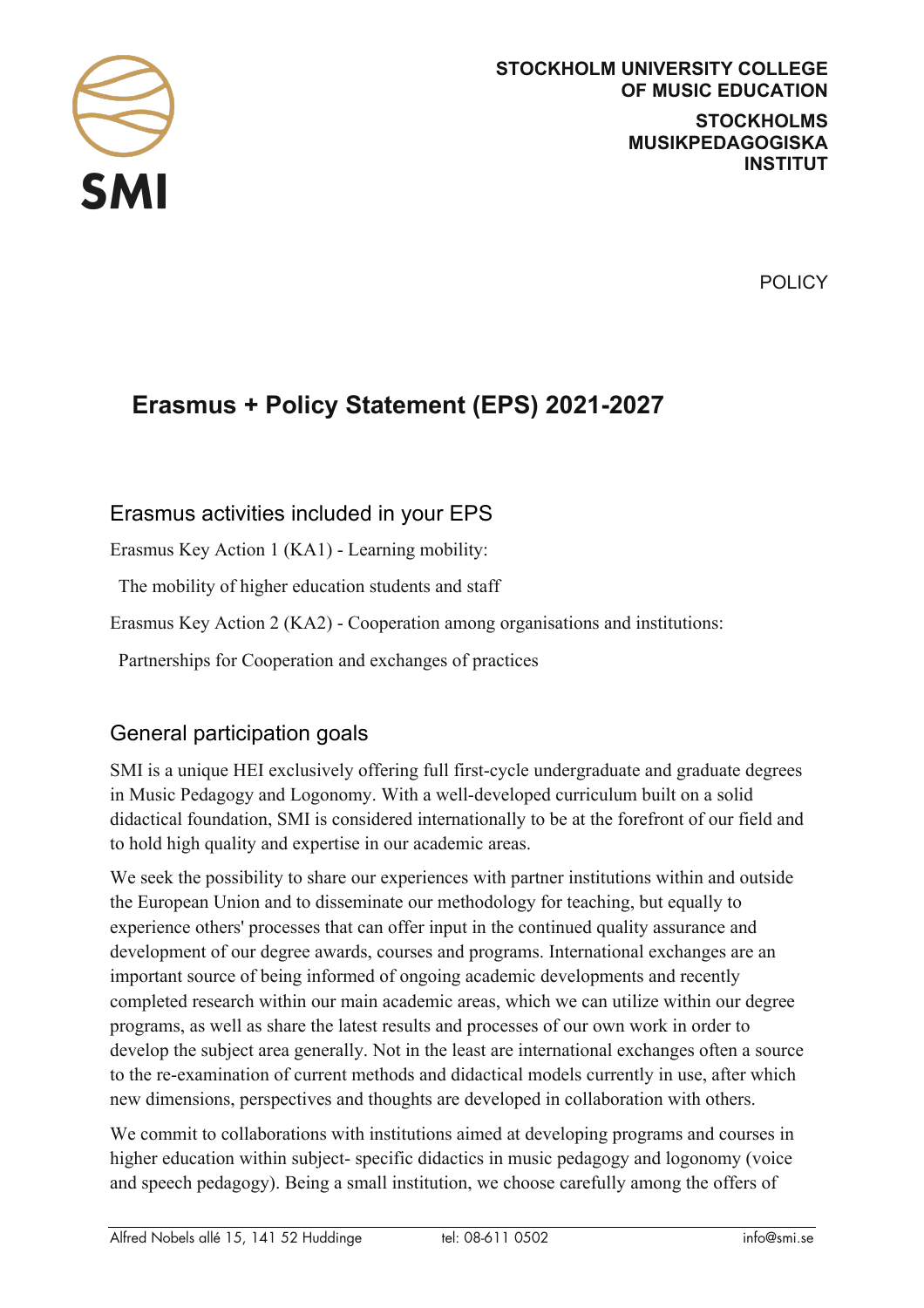

mobilities, to engage in those with practical relevance for our degree programs, which also is built on the vision of long-term strategical collaboration between institutions looking for academic breadth and depth. Exchanges must be seen to be meaningful from both ends, but further there should be an ambition to build on common degree awards and examinations etc.

Of greater immediate value is that the mobilities are exchanges of new didactical methods in the education and teaching of music and voice/speech, at a time where there are strong and deeply affecting changes in our cultural foundations and the cultural capital of new generations. Student exchanges are fundamental to the acknowledgment of new frontiers for higher education and should include the possibility for work-related practicum as well as supervised teaching in skills and abilities including artistic teaching on the student's main instrument/voice. The opportunity for developing an attractive foundation for student exchanges, is a coming priority for us in the coming years under the new Erasmus for all strategy. In this regard we are also inspired to use the new opportunities within Erasmus for virtual exchanges and have committed to developing our distance learning capabilities in this regard.

## **Priorities**

International mobilities in teaching and training are the primary target of our internationalization. This involves both the dissemination and further development of our own teaching methodologies and practice, but also the widening of our own horizons and perspectives through broader interaction with other teacher-training institutions and cultures. As we are exclusively a pedagogical teacher-training HEI, this interaction and the experiences gained have an almost immediate, directly imposing and practical effect on the teaching practices and processes in our own courses and programs. Coupled with this is the vision of greater student mobility, through the sharing of best practices and the growing opportunities for practical studies abroad.

## Envisaged impact

The participation SMI has experienced thusfar through active engagement in the EU programs of exchange and collaboration have already had a profound effect on the inner academic discourse on our pedagogical priorities. Still much remains.

Through attractive student mobility as a component of established bilateral partnerships, we hope to entice wider student categories to complete formal higher education. There are several potential benefits to these exchanges, ranging from the cross-relation of cultures and customs to the continued development of the music instrument/vocal pedagogy realm, whereby growing numbers of active and educated artists are seeing the benefits, in the crossing to a career as a music instrument/vocal teacher, to gaining formal higher education and qualifications in music instrument/vocal teaching.